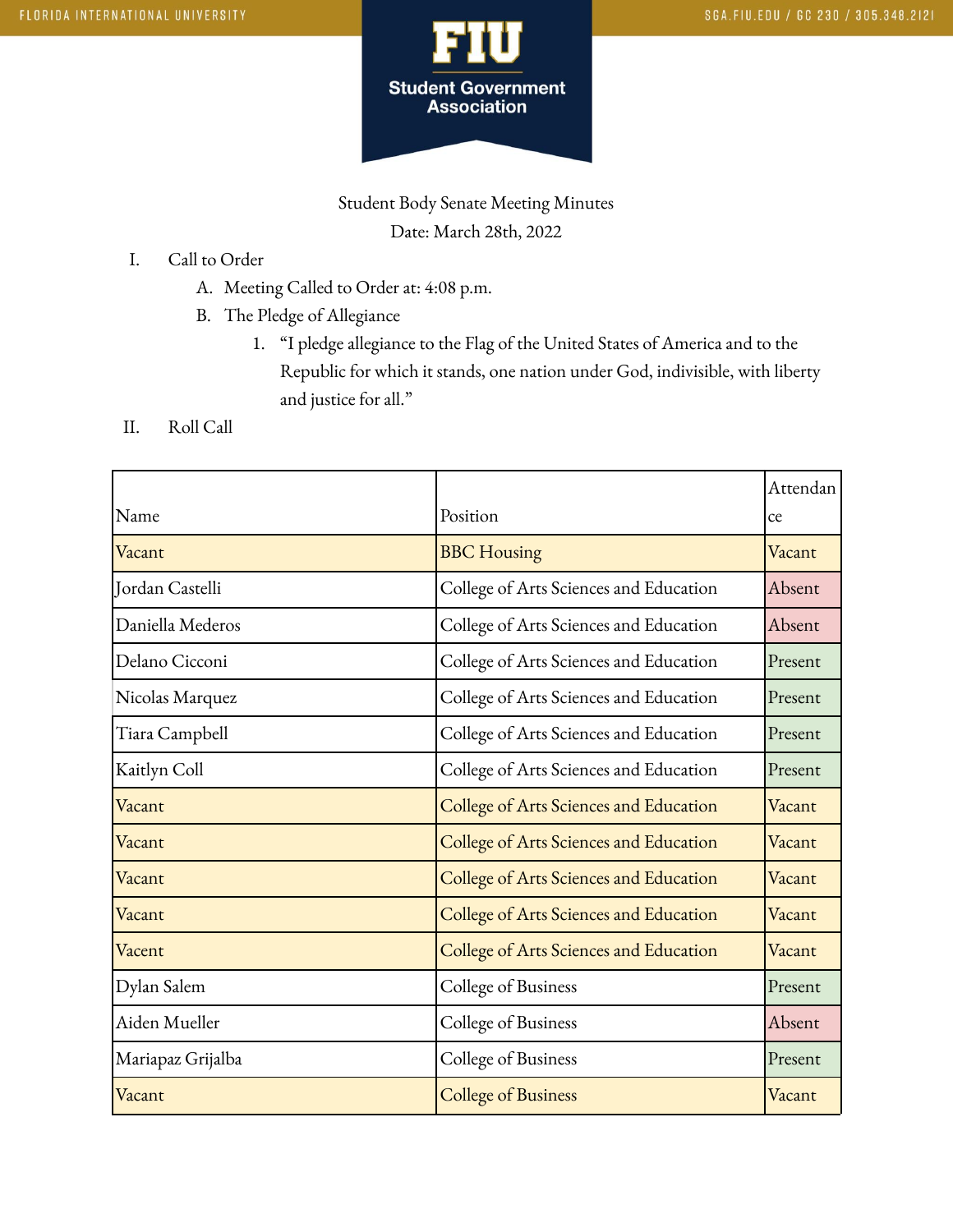| Vacant              | <b>College of Business</b>                            | Vacant  |
|---------------------|-------------------------------------------------------|---------|
| Gabriela Tovar      | College of Communication Architecture<br>and the Arts | Absent  |
| Nicholas Ramirez    | College of Communication Architecture<br>and the Arts | Absent  |
|                     |                                                       |         |
| Cristhofer Lugo     | College of Engineering and Computing                  | Present |
| Fernando Melara     | College of Engineering and Computing                  | Present |
| Hervangelot Lordeus | College of Engineering and Computing                  | Absent  |
| Natalie Meneses     | College of Engineering and Computing                  | Present |
|                     | College of Hospitality and Tourism                    |         |
| Vacant              | Management                                            | Vacant  |
| Vacant              | College of Law                                        | Vacant  |
| Manuela Jaramillo   | College of Medicine                                   | Absent  |
| Joshua Lovo-Morales | College of Nursing and Health Sciences                | Absent  |
| Tyra Moss           | College of Public Health and Social Work              | Absent  |
| Joshua Mandall      | Graduate School                                       | Present |
| Yendy Gonzalez      | Graduate School                                       | Absent  |
| Kehinde Alawode     | Graduate School                                       | Present |
| Karim Mostafa       | Graduate School                                       | Present |
| Sai Kiran Mucharla  | Graduate School                                       | Absent  |
| Jean Rodriguez      | Honors College                                        | Absent  |
| John Boris          | <b>Lower Division BBC</b>                             | Present |
| Zoilo Batista       | Lower Division MMC                                    | Absent  |
| Jacob Bharat        | <b>MMC</b> Housing                                    | Present |
| Taylor Sokolosky    | <b>MMC</b> Housing                                    | Present |
| Vacant              | <b>MMC Housing</b>                                    | Vacant  |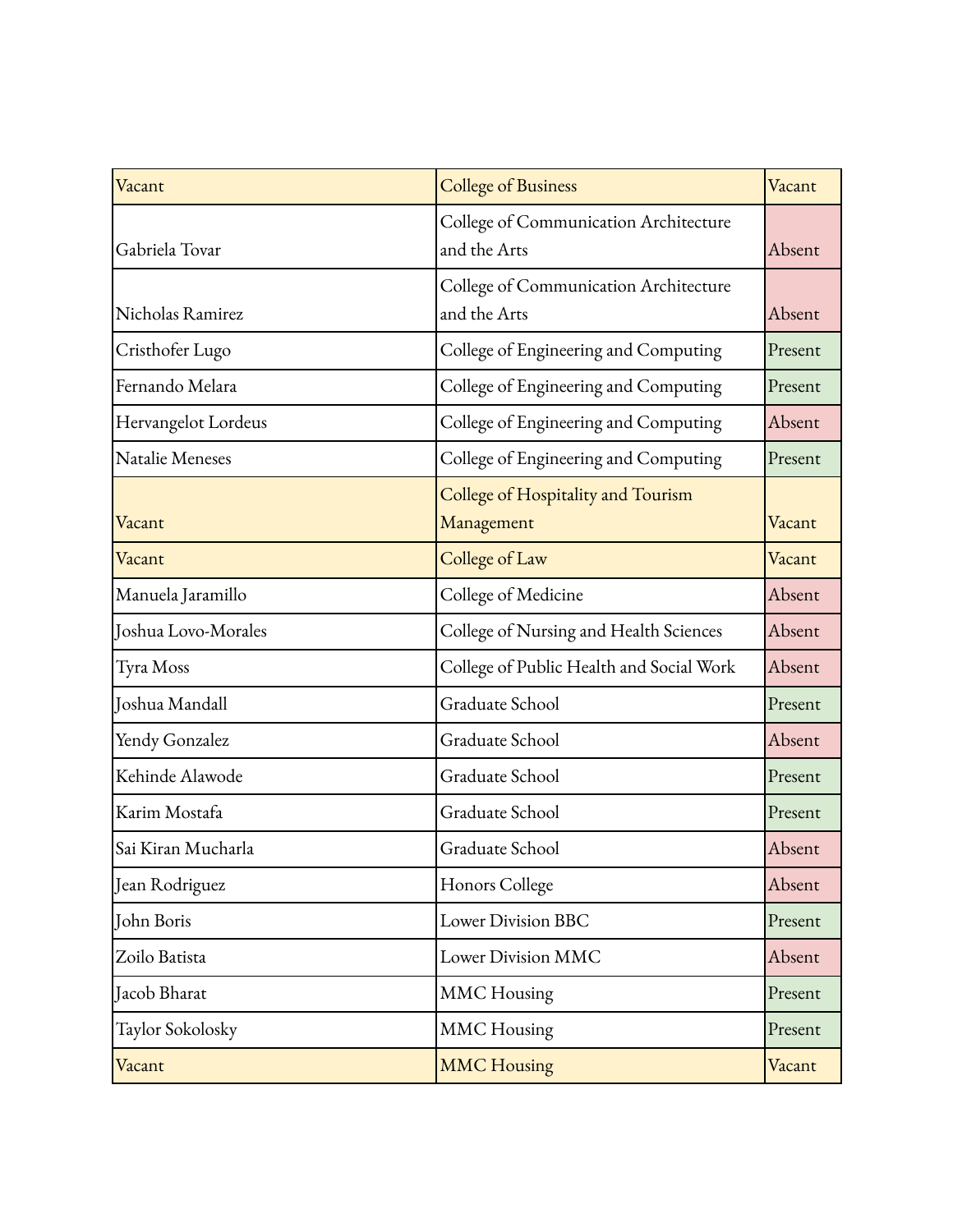| Vacant            | <b>Online Student</b>                      | Vacant  |
|-------------------|--------------------------------------------|---------|
| Alexander Sutton  | School of International and Public Affairs | Present |
| David Luis        | School of International and Public Affairs | Present |
| Manuel Soltero    | School of International and Public Affairs | Present |
| Vacant            | <b>Upper Division BBC</b>                  | Vacant  |
| Vacant            | <b>Upper Division BBC</b>                  | Vacant  |
| Rodrigo Alea      | <b>Upper Division MMC</b>                  | Absent  |
| Nicholas Pastrana | <b>Upper Division MMC</b>                  | Present |

- III. Approval of Minutes from Last Meeting
	- A. 21/03/2022
- IV. Adoption of the Agenda
	- A. 28/03/2022
- V. Invited Speakers
	- A. None

## VI. Committee Reports

A. Appropriations Committee

1.

- B. Graduate and Professional Student Committee
- C. University Sustainability and Innovation Committee
	- 1. Absent
- D. Health and Well-Being Committee
	- 1. Absent
- E. Student Life and Academic Concerns Committee
	- 1. No report
- F. Committee on Rules and Administration

1.

- VII. Executive Board Reports
	- A. Student Body President
		- 1. No report
	- B. Senate President